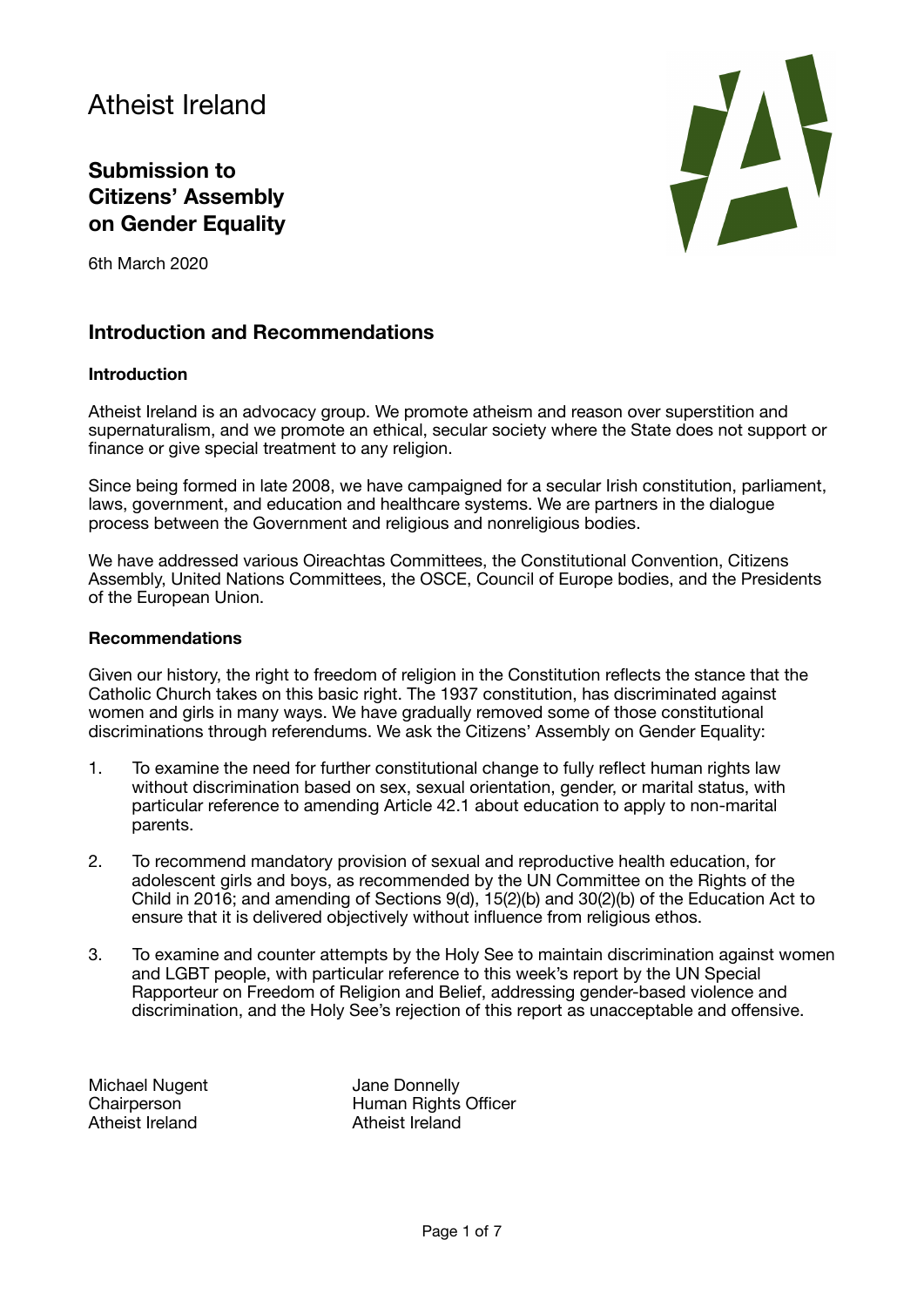# **1.1 Constitutional Change**

The Constitution Review Group of 1995 stated that: <https://web.archive.org/web/20110721123125/http:/www.constitution.ie/reports/crg.pdf>

"Articles 41 and 42 of the constitution "were heavily influenced by Roman Catholic teaching and Papal encyclicals. They were clearly drafted with only one family in mind, namely, the family based on marriage."

The family recognised and protected in Articles 41 and 42 is the family based on marriage. In The State (Nicolaou) v An Bord Uchtála Walsh J in the Supreme Court judgment stated that it was quite clear "that the family referred to in [Article 41] is the family which is founded on the institution of marriage and, in the context of the Article, marriage means valid marriage under the laws for the time being in force in the State.

Support for this view derives from Article 41.3.1 "The State pledges itself to guard with special care the institution of marriage, on which the family is founded, and to protect it against attack." The effect of this definition is that neither a non-marital family nor its members are entitled to any of the protection or guarantees of Article 41. Likewise, they are probably not comprehended by the terms of Article 42: see G v An Bord Uchtála."

Instead, "rights of an unmarried mother and of a child of unmarried parents, which some might consider as rights resulting from a family relationship, have been held to be personal rights which the State is obliged to protect under Article 40.3. An unmarried father has been held to have no personal rights under Article 40.3 in relation to his child (The State (Nicolaou) v An Bord Uchtála)."

The Constitution Review Group stated about Article 42.1, about whether the rights of parents in regard to education should be confined to married parents:

"A further consideration is that Article 42 as drafted envisages only what might be termed the straightforward case of a married couple and their children. Indeed, the reference to parents in Article 42.1 is confined to the family based on marriage: see, for example, The State (Nicolaou) v An Bord Uchtála [1996] IR 567. For all the reasons already set out in the discussion on Article 41 with regard to the position of non-marital parents, the Review Group is of the opinion that, consistently with these earlier recommendations, it is appropriate that the rights under Article 42 should apply to all non-marital parents, provided they have appropriate family ties and connections with the child in question."

"Recommendation: Article 42.1 should be amended to apply to all non-marital parents, provided they have appropriate family ties and connections with the child in question."

#### **1.2 Equality Before the Law**

In 1995 the Constitutional Review Group recommended that Article 42.1 should be amended. This has not happened and it seems that Article 42.1 only applies to married parents. Article 42.1 is a very important right with regard to parents and their children. It is used to support the right to a religious education for families and the courts have said the it puts a positive obligation on the State to help parents with the religious education of their children.

It is the only Article in the Constitution that uses the word 'inalienable'. As it stands now the State only recognises their positive obligation to assist parents with the 'religious' education of their children and does not even recognise parents that have 'philosophical convictions'. On top of that it also seems that Article 42.1 only refers to parents that are married.

Article 40.1 of the Constitution states that:

"All citizens shall, as human persons, be held equal before the law.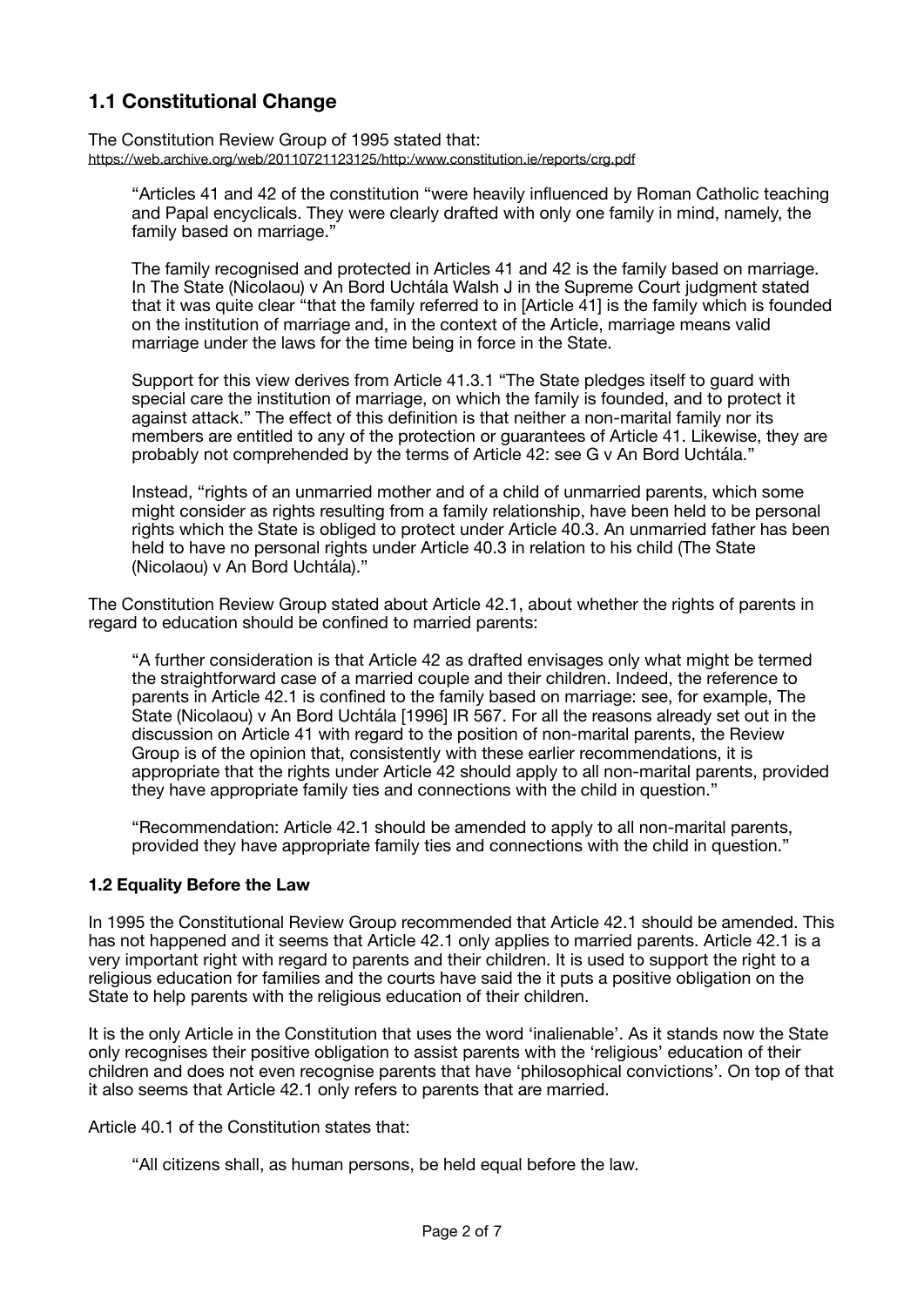This shall not be held to mean that the State shall not in its enactments have due regard to differences of capacity, physical and moral, and of social functions."

If Article 42.1 only refers to married parents then taking into account Article 40.1 it means that unmarried parents are discriminated against on moral or social grounds. This can only mean that the Irish State does not recognise the inalienable right of unmarried parents to respect for their convictions on moral grounds.

In the High Court case in 1996, Campaign to Separate Church and State v Minister for Education, Justice Costello cited the Rights guaranteed to parents under the European Convention and the United Nations. He said that the Constitution had developed the significance of these parental Rights and has imposed an obligation on the State in relation to them. <https://www.teachdontpreach.ie/2019/10/campaign-to-separate-church-and-state-v-minister-for-education-1995/>

"The parties to the First protocol of the European Convention for the Protection of Human Rights and Fundamental Freedoms agreed that States when assuming functions in relation to education "shall respect the rights of parents to ensure such education and teaching in accordance with their own religious and philosophical convictions (Article 2). The Irish Constitution has developed the significance of these parental Rights and in addition has imposed obligations on the State in relation to them."

Justice Costello referred to parental rights and did not confine those to married religious parents.

#### **1.3 Children's Rights Referendum 2012**

The children's rights referendum added a new Article 42A which refers to the marital status of parents in the context of the state supplying the place of the parents. This should be extended to other references in the constitution to parents and families.

1 The State recognises and affirms the natural and imprescriptible rights of all children and shall, as far as practicable, by its laws protect and vindicate those rights.

2.1 In exceptional cases, where the parents, regardless of their marital status, fail in their duty towards their children to such extent that the safety or welfare of any of their children is likely to be prejudicially affected, the State as guardian of the common good shall, by proportionate means as provided by law, endeavour to supply the place of the parents, but always with due regard for the natural and imprescriptible rights of the child.

### **2.1 The Right to Objective Sex Education**

The Irish State recognises that all adolescent boys and girls have a right to objective sex education, but it fails to protect that right because of religious discrimination. Religious bodies and ETBs interfere in access to this right, and the State does nothing to ensure that parents have an effective remedy to vindicate that right for their children. This means that the Constitution has failed to protect parents and children from religious discrimination.

In Circular Letter 0037/2010 the Department of Education states: [https://www.education.ie/en/Circulars-and-Forms/Active-Circulars/cl0037\\_2010.pdf](https://www.education.ie/en/Circulars-and-Forms/Active-Circulars/cl0037_2010.pdf)

"1.5. Access to sexual and health education is an important right for students under the terms of the Article 11.2 of the European Social Charter. The Council of Europe European Committee of Social Rights, which examines complaints regarding breaches of the Charter, has indicated it regards this Article as requiring that health education "be provided throughout the entire period of schooling" and that sexual and reproductive health education is "objective, based on contemporary scientific evidence and does not involve censoring, withholding or intentionally misrepresenting information, for example as regards contraception or different means on maintaining sexual and reproductive health."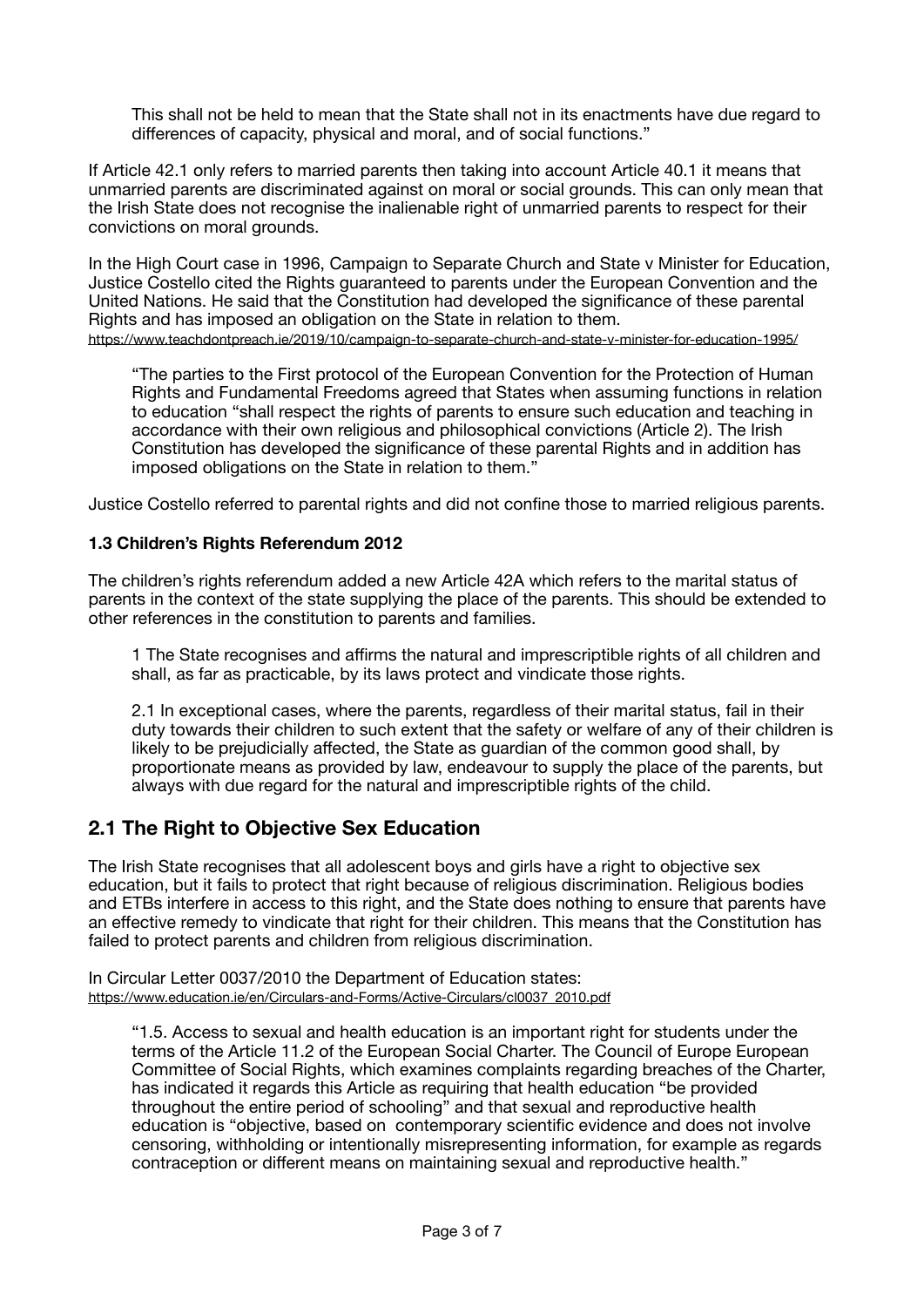In 2017 the United Nations Committee on the Elimination of Discrimination Against Women (CEDAW) recommended that Ireland should integrate objective compulsory sex education into the school curriculum, and should closely monitor and evaluate its delivery by schools. This was a result of Atheist Ireland raising this issue with the Committee on the Elimination of Discrimination Against Women (CEDAW). It was the first time the UN examined sex education in Irish schools.

The Recommendation from the UN Committee reads: [https://tbinternet.ohchr.org/\\_layouts/15/treatybodyexternal/Download.aspx?](https://tbinternet.ohchr.org/_layouts/15/treatybodyexternal/Download.aspx?symbolno=CEDAW%2fC%2fIRL%2fCO%2f6-7&Lang=en) [symbolno=CEDAW%2fC%2fIRL%2fCO%2f6-7&Lang=en](https://tbinternet.ohchr.org/_layouts/15/treatybodyexternal/Download.aspx?symbolno=CEDAW%2fC%2fIRL%2fCO%2f6-7&Lang=en)

"(c) Integrate compulsory and standardised age-appropriate education on sexual and reproductive health and rights into school curricula, including comprehensive sex education for adolescent girls and boys covering responsible sexual behaviours and focused on preventing early pregnancies; and ensure that it is scientifically objective and its delivery by schools is closely monitored and evaluated;"

The Committee also expressed concern about:

"(a) Reports of stereotypes and sexism in the field of education, and at the lack of concrete measures to curb this phenomenon;

(b) The gender-approach of the apprenticeship training programme, which effectively attracts few women and girls;

(c) The narrow approach towards the provision of sexuality education due to the fact the content of the Relationship and Sexuality Education (RSE) curriculum is left to institutions to deliver it according to the schools ethos and values and as a result it is often taught together with biology and religious courses."

#### **2.2 Catholic School Ethos Opposes Objective Sex Education**

The Catholic Bishops made a written submission to the NCCA consultation on Education about Religions, Beliefs and Ethics. In this they said:

"In the area of Relationships and Sexuality Education… it is explicitly acknowledged that the curriculum must be interpreted in the context of the characteristic spirit of the school. Similarly, NCCA proposals in areas such as religion and ethics should accord with the characteristic spirit of the school. The determination of the ethos or characteristic spirit of a school is not the function of the NCCA or the Minister but rests with the Patron...'

The Catholic Primary Schools Management Association made a written submission to the NCCA review process on RSE. This submission says about ethos:

"Relationships and sexuality education in Catholic schools is situated within a morals and values framework that is derived ultimately from the life and teaching of Christ and transmitted through the teachings of the Catholic Church … Relationships and Sexuality Education ought therefore to be an integral part of the curriculum in a Catholic school. It should present the positive, yet challenging, Catholic vision for relationships, chastity, marriage and the family…"

The Catholic Primary Schools Management Association also made a written submission to the NCCA consultation on Education about Religions, Beliefs and Ethics. In this they said:

"Based on this, the development of NCCA proposals in areas impinging on religious education and the characteristic spirit of the school are of a different nature than other NCCA proposals. This is already acknowledged in the area of Relationships and Sexuality Education as part of the NCCA SPHE curriculum where it is explicitly acknowledged that the curriculum must be interpreted in the context of the characteristic spirit of the school. Education about Religious Beliefs and Ethics is another such area…"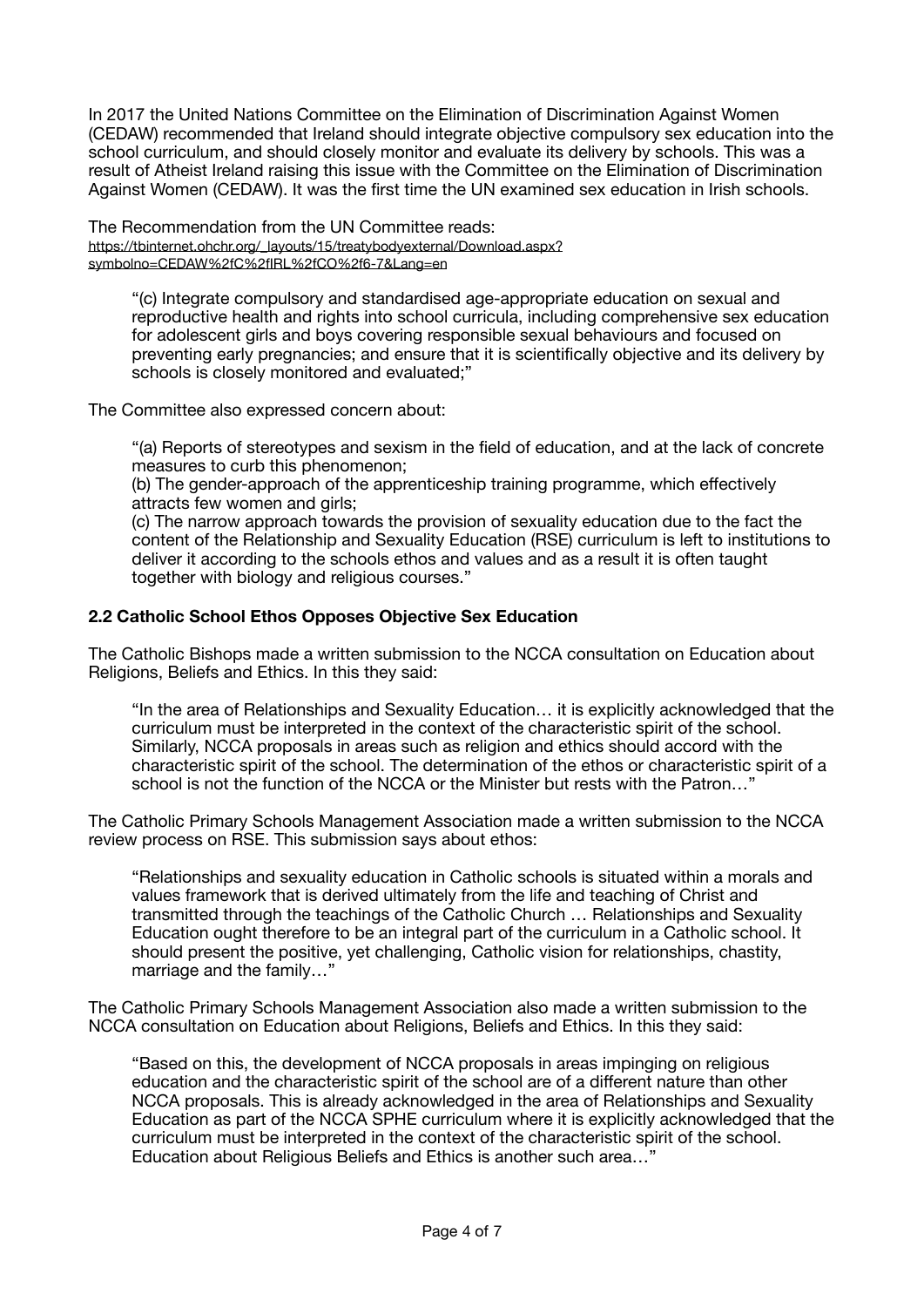#### **2.3 Amend the Education Act for Objective Sex Education**

We ask the Assembly to recommend the following regarding the content of objective sex education:

(a) mandatory provision of sexual and reproductive health education, for adolescent girls and boys, as recommended by the UN Committee on the Rights of the Child in 2016;

(b) a single consistent curriculum for relationships and sexuality education, across all schools, as recommended by the Ombudsman for Children in 2016; and

(c) scientifically objective, standardised, age-appropriate education on sexual and reproductive health and rights, as recommended by the UN Committee on the Elimination of Discrimination against Women in 2017.

We ask the Assembly to recommend the following regarding the delivery of objective sex education:

(d) the content must be delivered in an objective, critical and pluralistic manner, that avoids indoctrination, outside of optional religion classes, as recommended by the Irish Human Rights and Equality Commission in 2015; while

(e) ensuring a neutral studying environment, including in denominational schools, outside of optional religious instruction classes, as raised with Ireland by the UN Human Rights Committee in 2014.

(f) To do this, the Oireachtas must amend Sections 9(d), 15(2)(b) and 30(2)(b) of the Education Act, which have been identified as problems by the NCCA in 2017.

### **3.1 Report of UN Rapporteur**

The United Nations Special Rapporteur on Freedom of Religion and Belief, Mr Ahmed Shaheed presented a report this week to the UN addressing gender-based violence and discrimination in the name of religion or belief.

[https://www.ohchr.org/EN/HRBodies/HRC/RegularSessions/Session43/Documents/A\\_HRC\\_43\\_48.docx](https://www.ohchr.org/EN/HRBodies/HRC/RegularSessions/Session43/Documents/A_HRC_43_48.docx)

He stated that in a number of States worldwide religious precepts underlie laws and statesanctioned practices that constitute violations of the right to non-discrimination of women, girls and lesbian, gay, bisexual and transgender (LGBT+) persons. In other States, claims of religious freedom are being used to rollback and seek exemptions to laws that protect against genderbased violence and discrimination.

The Special Rapporteur provided cases of both phenomena and their impact on gender equality and freedom of religion or belief worldwide. He explored freedom of religion or belief and nondiscrimination as two and mutually reinforcing rights and clarifies the existing international legal framework that governs their intersection. He concluded by emphasising the responsibility of States to creating enabling environments to advance the non-discrimination and freedom of religion of belief rights of women, girls and LGBT+ persons.

"48 The Special Rapporteur notes that while religious organisations are entitled to autonomy in the administration of their affairs, such deference should be extended within a holistic conception of human rights grounded in the universality, indivisibility, interdependence and inalienability of all human rights. For example, the Committee on Economic, Social and Cultural Rights has called on States to ensure that church-run institutions are not permitted to discriminate against non-ecclesiastical employees on grounds of religious belief, sexual orientation or gender identity.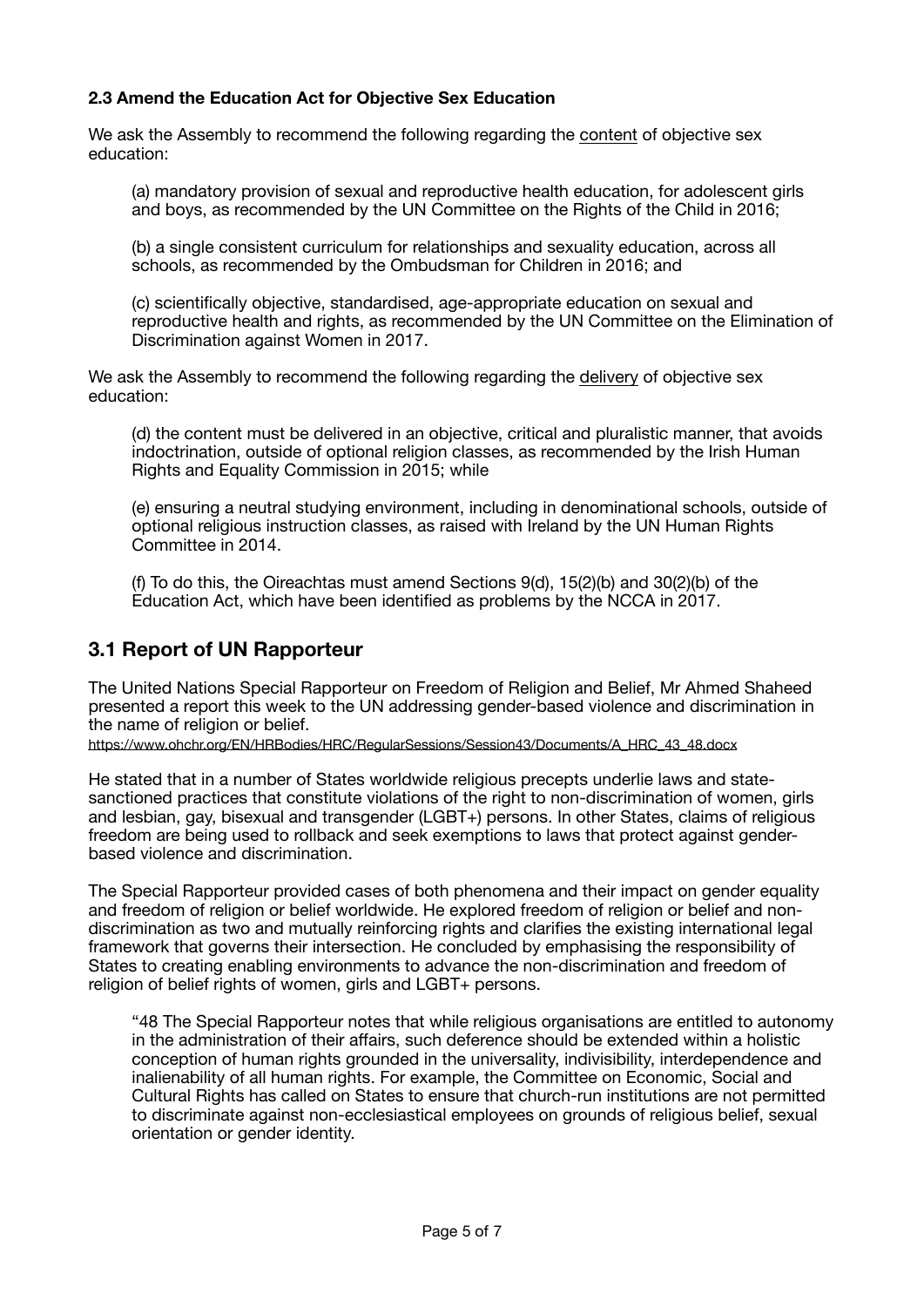49 He notes, however, that the principle of institutional autonomy does not extend to State deference to harmful discriminatory gender norms. Nor does it oblige States to defer from intervening to prevent harmful practices because said practices are informed by 'religious ethos'; including discriminatory acts that have as their purpose or effect the nullification or impairment of the recognition, enjoyment or exercise of human rights and fundamental freedoms on an equal basis."

The Irish delegation supported the Report from the UN Rapporteur. We ask that the Assembly also supports it and its implications for gender equality in Ireland.

#### **3.2 Response of Holy See to Report of UN Rapporteur**

The Catholic Church continues to oppose attempts to end discrimination against women, girls, and LGBT people. In this case the Holy See stated of the Special Rapporteur's report: <http://www.nuntiusge.org/images/STATEMENTS/20200302.pdf>

"Particularly unacceptable and offensive are the numerous references that recommend that freedom of religion or belief and conscientious objection must be surrendered for the promotion of other so-called "human rights", which certainly do not enjoy consensus, thus being a sort of "ideological colonisation" on the part of some States and international institutions."

"It bears repeating that the Holy See has always understood "gender" and related terms according to the ordinary, generally accepted usage of the word "gender", based on the biological identity that is male and female. In this regard, the Holy See recalls its Final Statement, offered at the conclusion of the Beijing Conference on Women, on 15 September 1995: "The term "gender" is understood by the Holy See as grounded in biological sexual identity, male or female [...]" (Cf. Holy See's Final Statement at the 4th World Conference on Women, Beijing, 1995).

The Report from the UN Rapporteur, Ahmed Shaheed and the response of the Holy See leads us to believe that there are Constitutional issues regarding Gender, Discrimination and Freedom of Religion and Belief that need to be addressed.

Given our history it is not surprising that our Constitution, laws and policy reflect Catholic Church teaching on Freedom of Religion and Belief and discrimination. Those basic rights influence law and policy and it is clear that Article 40.1 (equality before the law) is not sufficient to protect against discrimination on the grounds of gender or martial status.

The UN Rapporteur has said that International law is clear that the manifestation of religion or belief may be limited by States in order to protect the fundamental rights of others.

"70 The Special Rapporteur rejects any claim that religious beliefs can be invoked as a legitimate 'justification' for violence or discrimination against women and girls or against people on the basis of their sexual orientation or gender identity.

International law is clear that the manifestation of religion or belief may be limited by States, in full conformity with the criteria outlined in Article 18(3) ICCPR, to protect the fundamental rights of others, including the right to non-discrimination and equality, a principle upon which all human rights, including the right to freedom of religion or belief depends."

Catholic Church teaching on Freedom of Religion and Belief and Human Rights law are incompatible. There is no doubt that our Constitution, law and policy has mainly reflected Catholic Church teaching. We recognise that a lot of change has taken place over the years but there are still areas where we must decide on whether we want a Constitution that is based on the teachings of one religion or a pluralist Constitution that reflects and protects basic human rights.